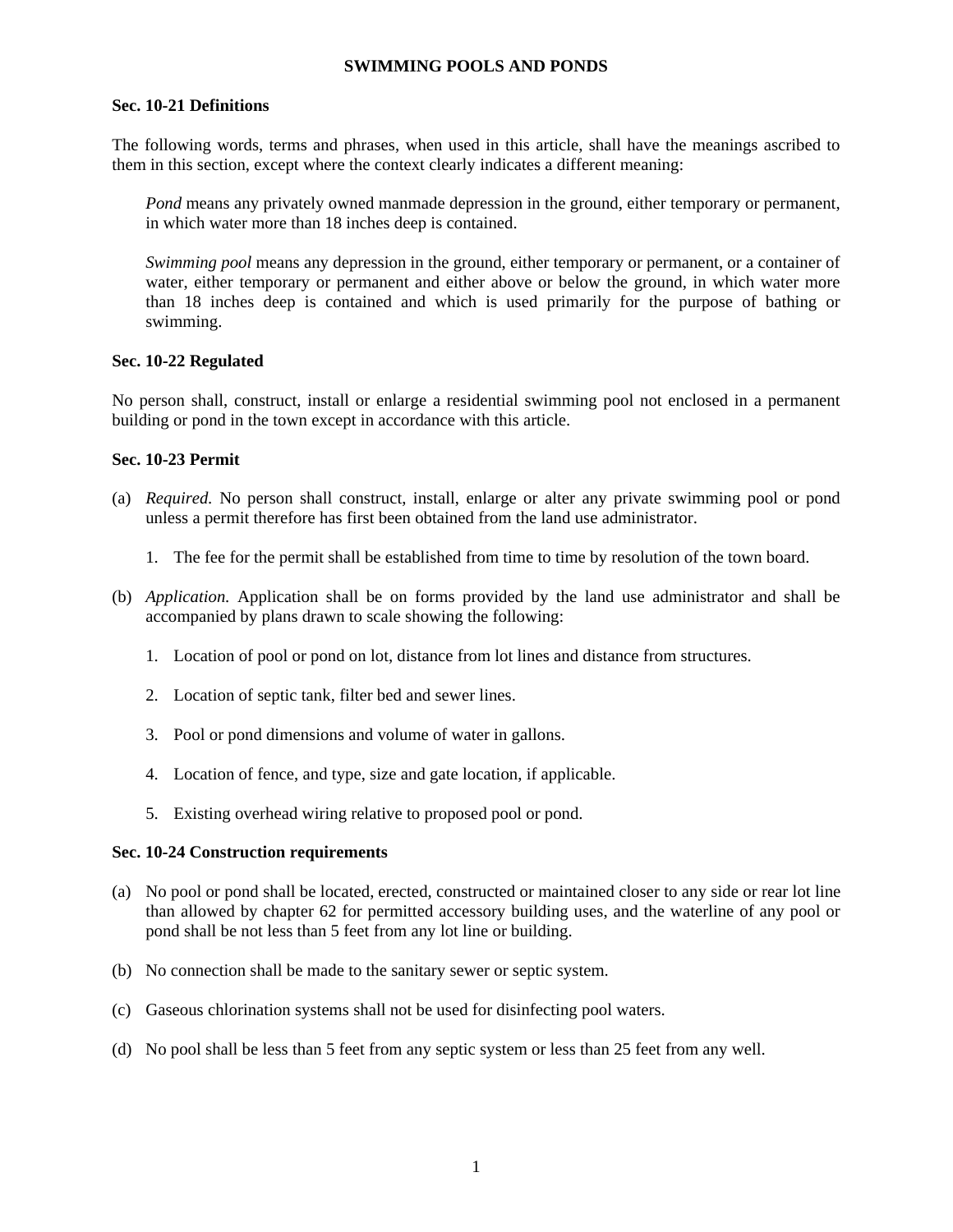## **Sec. 10-25 Fences**

- (a) *Required.* All swimming pools not enclosed within a permanent building located in a subdivision or within 150 feet of a residence of another shall be completely enclosed by a fence of sufficient strength to prevent access to the pool, not less than 4 feet in height and so constructed as not to have voids, holes or openings larger than 4 inches in one dimension. The wall of the house or building facing a pool may be incorporated as a portion of such fence. No fence shall be located, erected, constructed or maintained closer than 3 feet to a pool. Gates or doors shall be equipped with a selfclosing and self-latching device for keeping the gate or door securely closed at all times when not in actual use.
- (b) *Exceptions* 
	- (1) Above ground swimming pools with walls that are at least 4 feet high at all points around such pool or have platforms and railings that are 4 feet or more in height above the ground are not required to be enclosed as provided in subsection (a) of this section; however, all ladders and stairways providing access to such pools shall be adequately fenced and fitted with gates or be folded up and locked to prevent entry when the pool is not in use.
	- (2) Belowground swimming pools or ponds which have a slope of no more than 4 to 1 from any point on the perimeter of such pool or pond for at least a distance of 20 feet toward the center of such pool or pond are not required to be enclosed as provided in subsection (a) of this section.

#### **Sec. 10-26 Electrical requirements**

- (a) *To comply with electrical codes.* All electrical installations shall require to be installed according to and shall be governed by the state electrical code.
- (b) *Pool lights.* If overhead flood or other artificial lights are used to illuminate the pool or pond at night, such lights shall be shielded to direct light only on the pool.

## **Sec. 10-27 Use of pool**

No pool shall be so operated as to create a nuisance, a hazard or an eyesore or otherwise to result in a substantial adverse effect on neighboring properties.